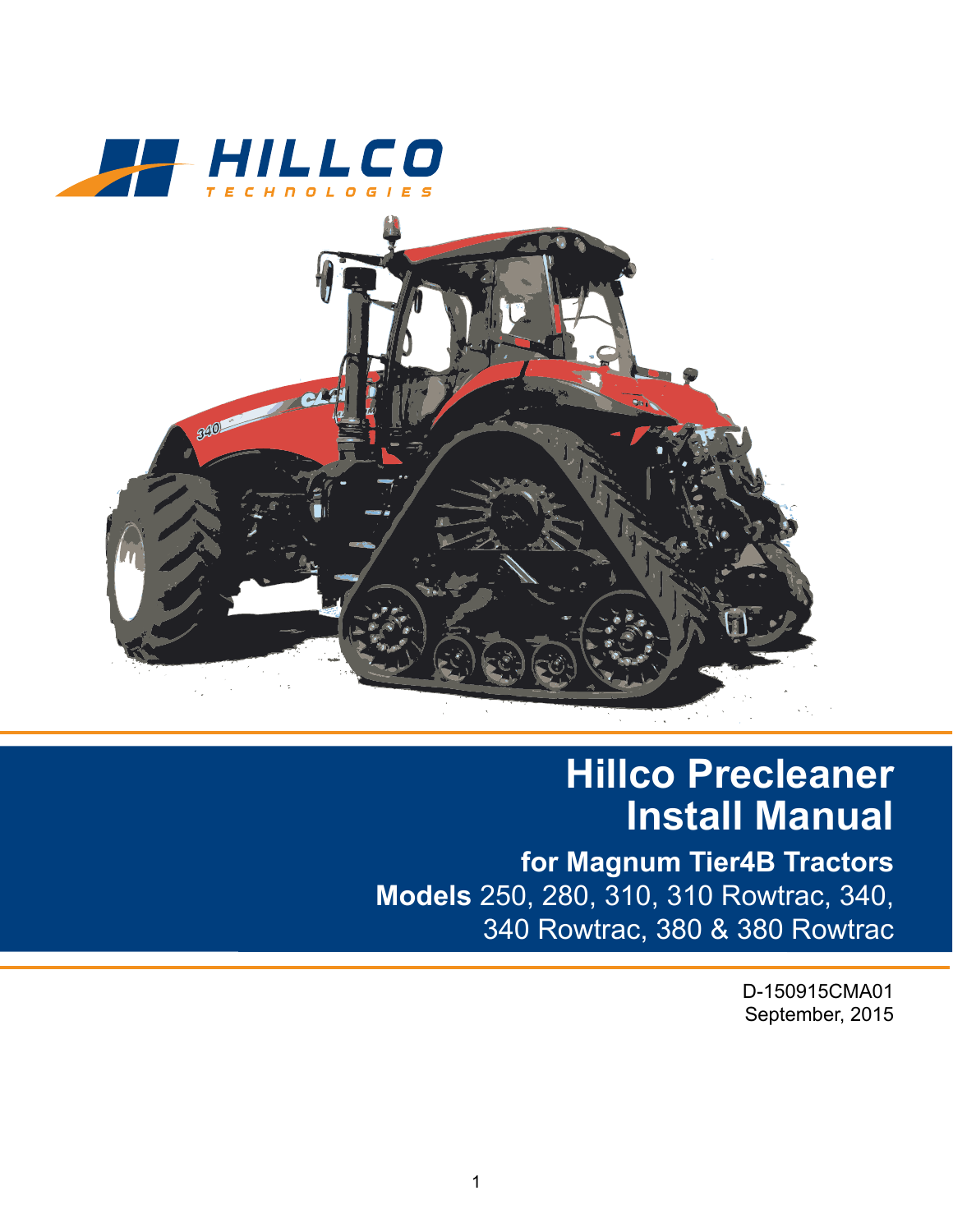

| <b>BOM ID</b> | <b>Part Number</b> | Qty | <b>Description</b>          |
|---------------|--------------------|-----|-----------------------------|
|               | 123.012            |     | NUT, FLANGE M12             |
|               | 122.012.025        |     | BOLT, HX, FL, CL10.9 M12X25 |
| 3             | 122.008.025        |     | BOLT, HX, FL, CL10.9 M8X25  |
| 4             | 123.008            |     | NUT, FLANGE M8              |
| 5             | 155516             |     | HILLCO LOGO DECAL           |
| 6             | 1329231            |     | TUBE, MAGNUM T4B            |
|               | 155485             |     | EX-50 PRECLEANER, BLACK     |
| 8             | 5" Clamp           |     | 5" Clamp                    |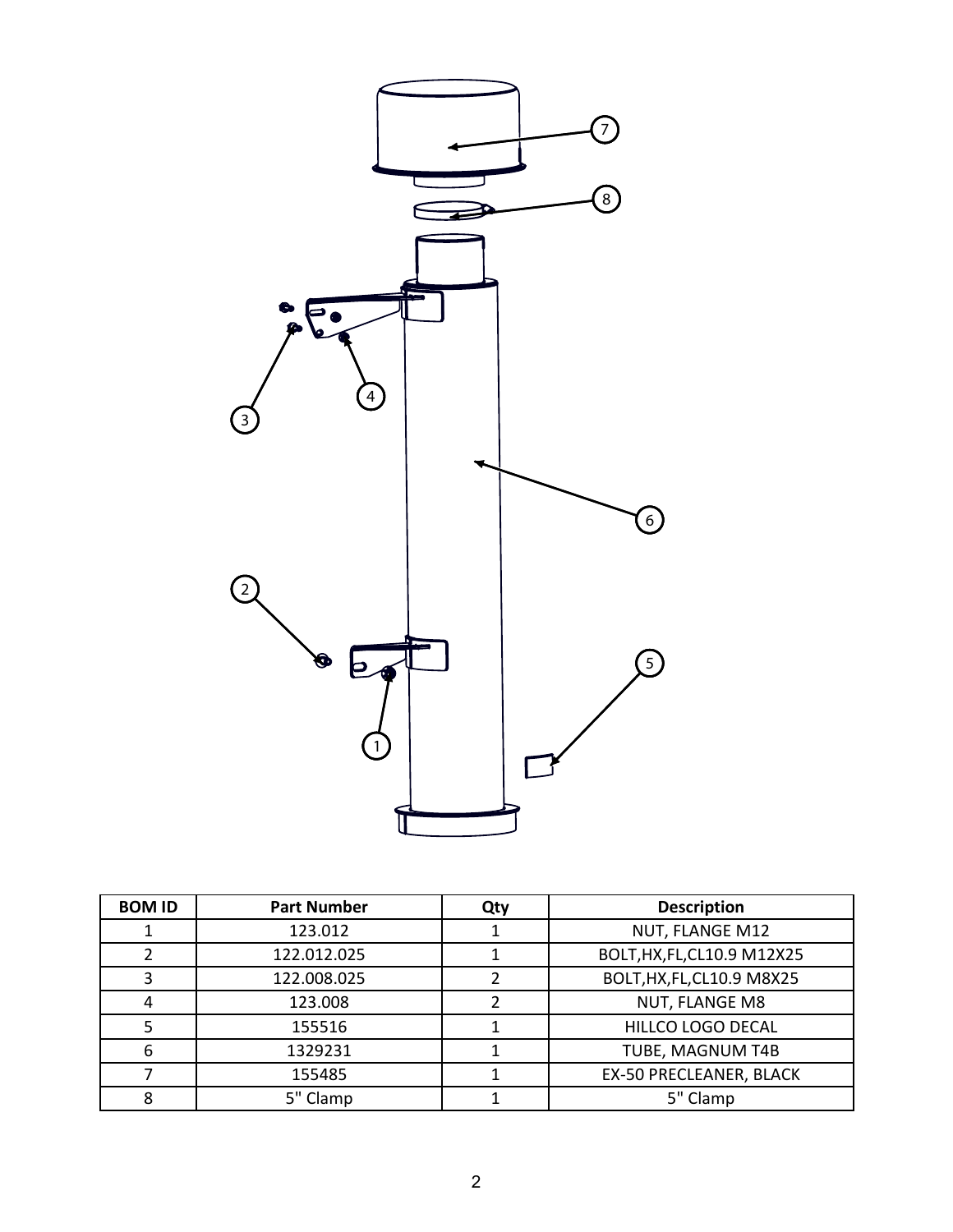Remove the original pre-cleaner by removing the two sets of bolts that secure the precleaner to the cab (A). Discard fasteners. The only original mounting hardware left from the two cab mounts are the ears that are welded to the cab.

Loosen the clamp at the bottom of the precleaner (B). Remove pre-cleaner. The clamp will be reused.



Install the intake to the cab using the original mounts on the cab. The top mount (C) will use two M8 x 25 bolts and two M8 nuts.

The bottom mount (D) will use 1 M12  $\times$  25 bolt and nut. Leave the mounting bolts loose for now as the intake may need to be shifted around to get the precleaner secured to the top.

Install the rubber boot over the intake and secure with the original clamp (E)